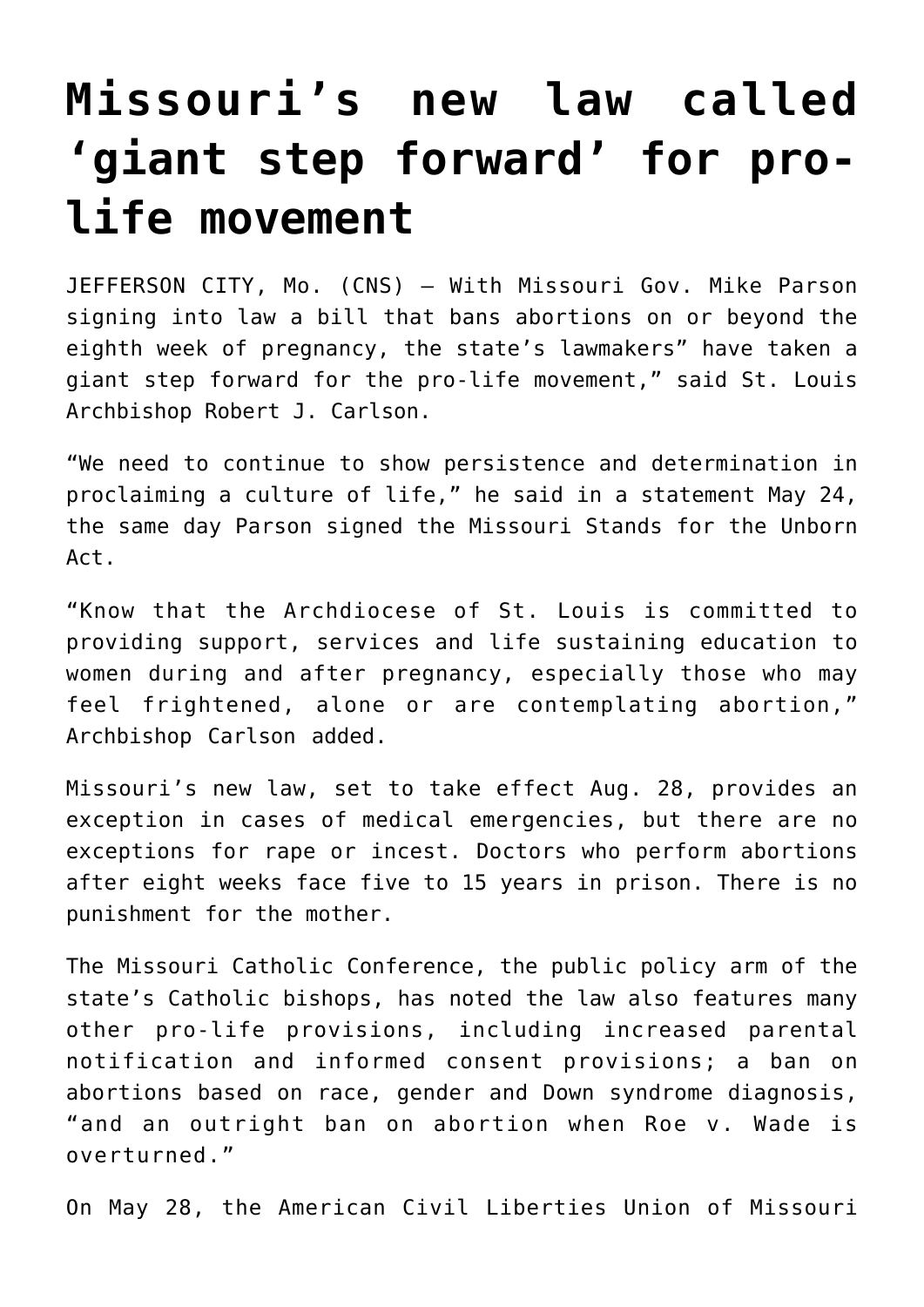announced it will seek signatures to put a referendum on the 2020 ballot to repeal the new law. The organization has until Aug. 28 to gather 100,000 signatures to place the issue on the ballot for an up-or-down vote.

If the organization gets the needed signatures, the law will not take effect as scheduled and voters will decide its fate. A "yes" vote would mean the ban becomes law, while a "no" would mean it doesn't.

Passage of the Missouri bill took place as the Alabama Legislature passed — and Republican Gov. Kay Ivey signed — a ban on abortion in nearly all circumstances. The law is set to take effect in November unless blocked by a judge. On May 24, the ACLU and Planned Parenthood filed a federal lawsuit to block it.

In Louisiana, Democratic Gov. John Bel Edwards is poised to sign a bill that would ban abortion after a fetal heartbeat is detected, which could be as early as early as six weeks of pregnancy. The measure is similar to laws passed in Kentucky, Mississippi, Georgia and Ohio. Two have already been temporarily blocked — the Mississippi and Kentucky laws — and the other two are expected to face legal challenges.

Meanwhile, a bipartisan majority of the Rhode Island Senate Judiciary Committee rejected a measure to expand abortion similar to New York's new law that allows abortion on demand through birth.

In a May 23 statement released in Washington, the chairman of the U.S. Conference of Catholic Bishops' Committee on Pro-Life Activities praised those states that have passed pro-life legislation but also emphasized that the Catholic Church stands ready to help all mothers, including those facing a crisis pregnancy.

"Every single human life has value. The trend of states passing pro-life legislation is a very encouraging move toward